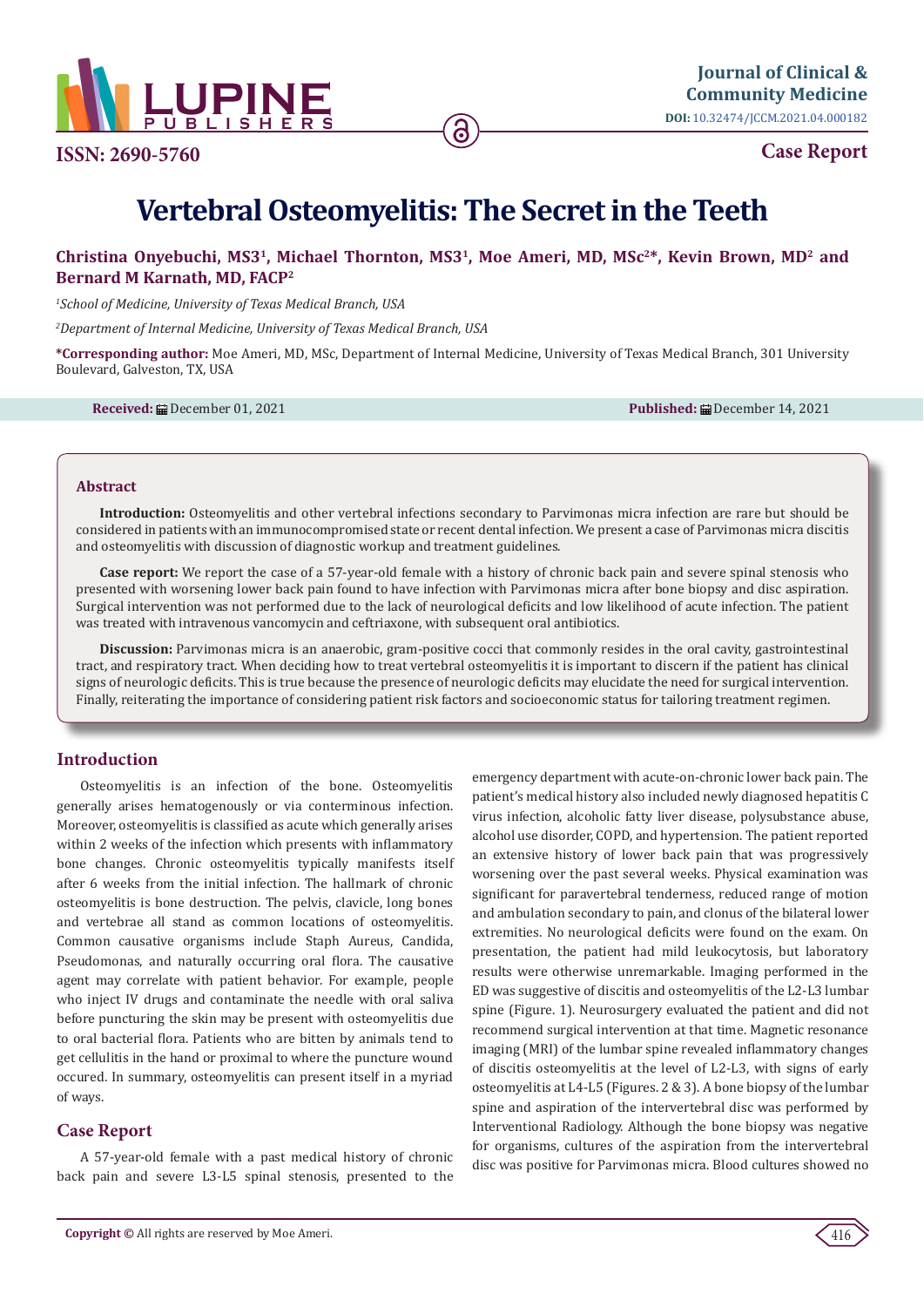growth to date. Upon additional questioning, the patient reported having a toothache for the past several weeks and was not able to seek proper dental care. Further investigation of the oral cavity identified a right upper molar infection. During admission, the patient was treated with intravenous vancomycin and ceftriaxone.

She was then transitioned to two weeks of oral ampicillinsulbactam, followed by an additional two weeks of oral amoxicillin and clavulanic acid to ensure complete clearance of the infection. The patient showed improvements in mobility and pain and was stable for discharge after 12 days of hospitalization.



**Figure 1:** X-ray of Vertebral Spine.



Figure 2: CT of Vertebral Spine.



**Figure 3:** MRI of Vertebral Spine.

## **Discussion**

Parvimonas micra is an anaerobic, gram-positive cocci that commonly resides in the oral cavity, gastrointestinal tract, and respiratory tract [1]. This microorganism typically presents in

patients with dental abscesses, those who contamine intravenous needles with oral saliva prior to injection, and immunocompromised individuals. In this case presentation, the patient had poor dentition and a known history of intravenous drug abuse. A combination